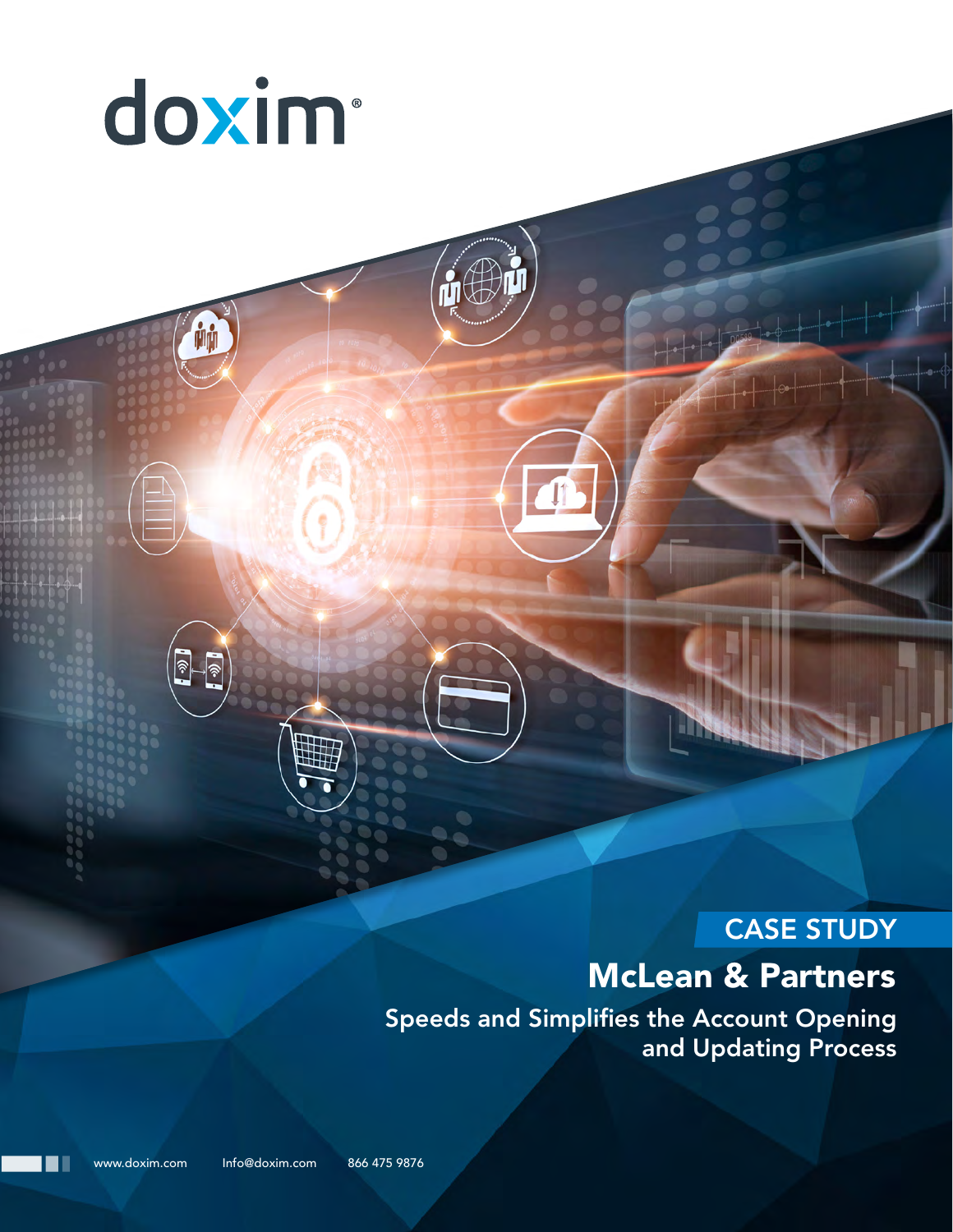

#### Executive Summary

#### Customer

McLean & Partners Wealth Management Ltd. is an independent wealth management firm based in Calgary, specializing in global dividend growth stock investing for over 25 years - more than \$1.0 billion dollars in assets under management.

#### **Challenge**

Changes to account opening processes including information gathering, workflows, and documentation were time consuming and not optimized to improve the customer experience.

#### **Solution**

Doxim Client Onboarding account opening software was implemented to automate account opening processes and make it easier for business personnel to modify customer account information.

#### Benefit

Enable business to take control of system. Customer documentation is now consistent with corporate branding. Changes can be made quickly and customer information is now stored in a secure, central location.

### The Customer

McLean & Partners Wealth Management Ltd. provides portfolio management advisory services to high net worth individuals, trusts, and not-for profit organizations. Their business model is characterized by the need to provide superior customer service. In addition, the firm is responsible for keeping abreast of regulatory changes at every level.

### The Challenge

McLean & Partners' manual, paper-based account opening process involved a considerable amount of time and effort to maintain. Opening additional client accounts involved re -typing current information on the client application, a manual and time consuming task.

The client account opening documentation was based in MS Word, which left it exposed to discrepancies because wording and formatting could easily be altered by any staff member.

The result was a document inconsistent with the branding of McLean & Partners' marketing material. In addition, staff were never completely sure if they were using the latest versions of new account forms.

The manual, paper-based approach to account opening presented a number of challenges. Changes to client information and documentation were not immediate, and it was time consuming to maintain and support the manual process across the entire business. Paper work was inconsistent and access to customer information was not readily available. McLean and Partners turned to Doxim for help.